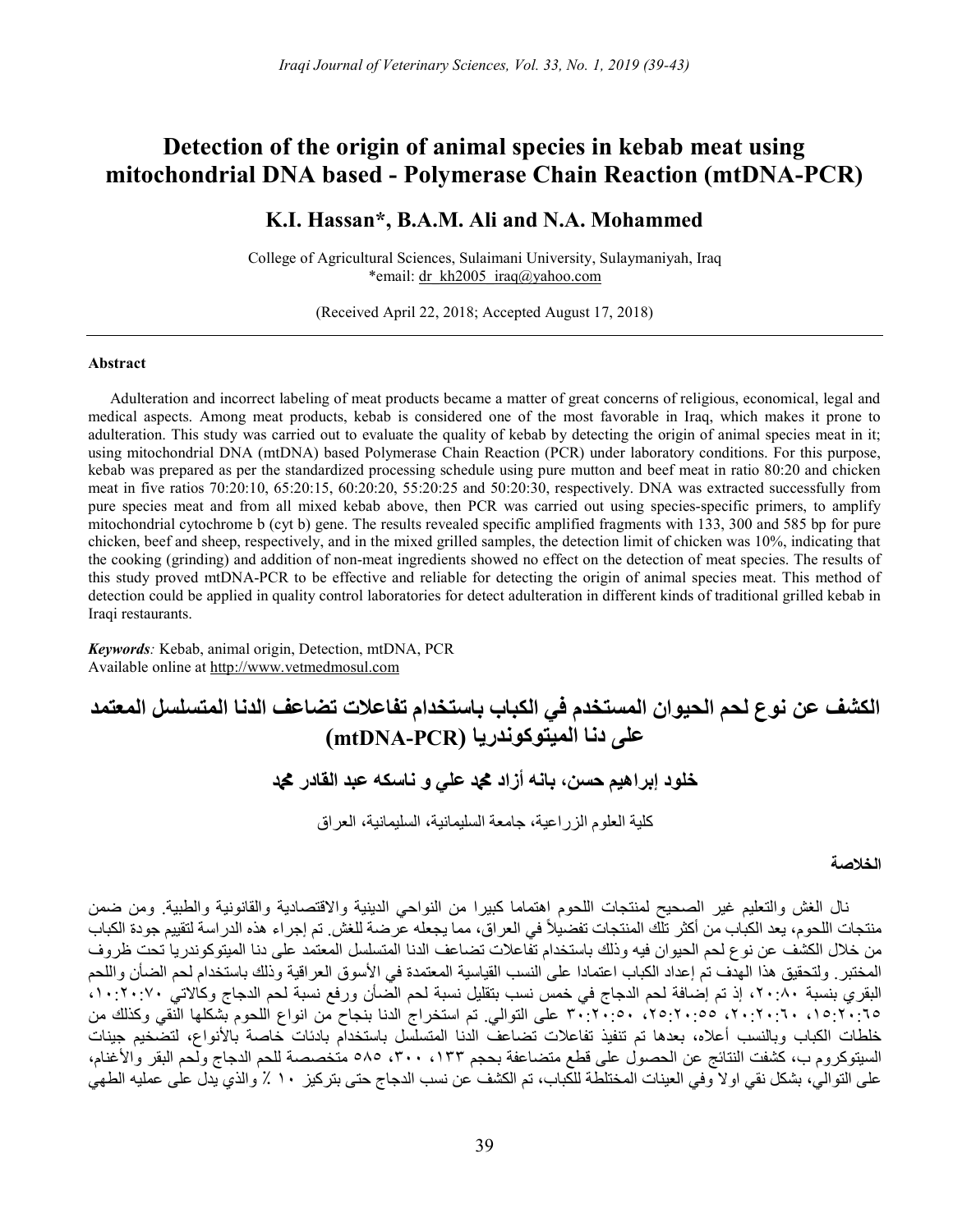(الشوي) للكباب لم يكن لها أي تأثير على عملية الكشف عن أنواع اللحوم. وبهذا أثبتت نتائج هذه الدراسة أن تفاعلات تضاعف الدنا المتسلسل المعتمد على دنا الميتوكوندريا كانت فعالة وموثوقة في الكشف عن نوع لحم الحيوان المستخدم في اعداد الكباب والذي يمكن تطبيقه في مختبرات مراقبة الجودة للكشف عن الغش الذي يحصل في هذا المنتوج في المطاعم العراقية عند استخدام انوع رخيصة أو محرمه من اللحوم.

#### Introduction

The food industry provides the market with an increasing number and variety of raw, cooked and readyto-eat food products with different preparation methods using different food additives such as spices, salts and sugar. Meat products are considered to be a rich source of nutrients including protein, minerals, vitamins, poly unsaturated fatty acids, iron, zinc, and many micronutrients (1). The high demand on meat and meat products and their height cost makes them prone to adulteration. The act of intentionally substituting of one costly meat species with another cheaper one or using other meat species with false labels make it an important task for food control to be able to carry out species differentiation of the raw materials to be used for industrial food preparation and to detect animal species in food products (2). Meat species specification is an area which needs specialized attention in the food quality management system, it is a vital field to ensure the food safety to the consumers and it conserves the laws related to meat and meat products. The ability to detect objectionable species in meat products is important not only for economic, health, religious and ethical reasons, but also to ensure fair trade and compliance with legislation (3). Various methods have been applied for meat species specification; the physico-chemical methods gave idea about meat species based on the amount of certain chemicals present in meat of different animal species, but the reproducibility of these methods was not possible, and cannot be applied on processed meat and meat products (4), Furthermore the immunological techniques such as enzyme-linked immune sorbent assays (ELISA) were also used for meat species specification (5), but the available antisera shows cross reactions and were not effective on processing food, hence the immunological techniques face difficulty in distinguishing closely related species which hampers their effectiveness. Methods that based on protein analysis have also been applied for meat fraud identifications (6). The disadvantages of these methods are being time consuming, expensive and are not specific enough. Recently, DNA-based techniques, used for such purposes revealing high specificity, accuracy, reliability and legal acceptability, besides they are fast and inexpensive (7,8). Moreover DNA are relatively stable at high temperatures, meaning that it can be analyzed not only in fresh and frozen food products, but also in processed, degraded and mixed commodities (9), hence, DNA based

techniques are considered as the most appropriate methods for species detection and identification in processed foods (4). Among DNA based techniques Polymerase Chain Reaction (PCR) methods deserves special attention due to its high sensitivity and specificity as well as relatively short period of time necessary to perform the analysis. There are many types of PCR, which almost differ in the kind of primers they used. Specie Specific PCR means application of PCR on a species using specific primers that target sequence of DNA which are unique and specific to that species (10). It was used for identification of many animal species in meat products even in cooked meat under different processing conditions (11). The sequence of the DNA that have been targeting by PCR, may be nuclear DNA or mitochondrial DNA, both have been used, for identification of meat species. The target nuclear DNA's include: porcine leptin Gene (12), bovine beta-actin gene (13), whereas the target mitochondrial DNA's include: 12S rRNA (14), D-loop region (15) and cytochrome-b gene (16). The cytochrome b gene of mtDNA was used to distinguish different types of meat like chicken, turkey, beef, pork, lamb, duck, goose, pheasant, quail and guinea fowl in meat products (17-20). In Iraq one of the most favorite meat products is kebab (21) which consists of mixed ground beef, mutton or goat meat with some of spice, salt, flour and chopped onion. Kebab is prone to adulteration using cheaper kinds of meat, hence the present study was carried out to evaluate the quality of kebab meat by detection of chicken meat using mitochondrial DNA based Polymerase chain reaction ((mtDNA-PCR) method.

#### Materials and methods

#### Sampling

Fresh lean beef (Bos taurus), sheep (Capra hircus) and chicken (Gallus gallus) were purchased from a local market in Sulaymaniyah - Iraq. The meat of each sample was minced separately to avoid cross contamination. The kebab was prepared according, to standard processing schedule using pure mutton and beef meat in ratio (80:20), then chicken meat was added in five ratios 70:20:10, 65:20:15, 60:20:20, 55:20:25 and 50:20:30 respectively. A total of 50g of meat samples from individual species and 100 g of mixed meat samples were collected to make kebab. The samples so obtained were packaged in properly labeled LDPE bags. These mixtures were used as a reference material for DNA extraction.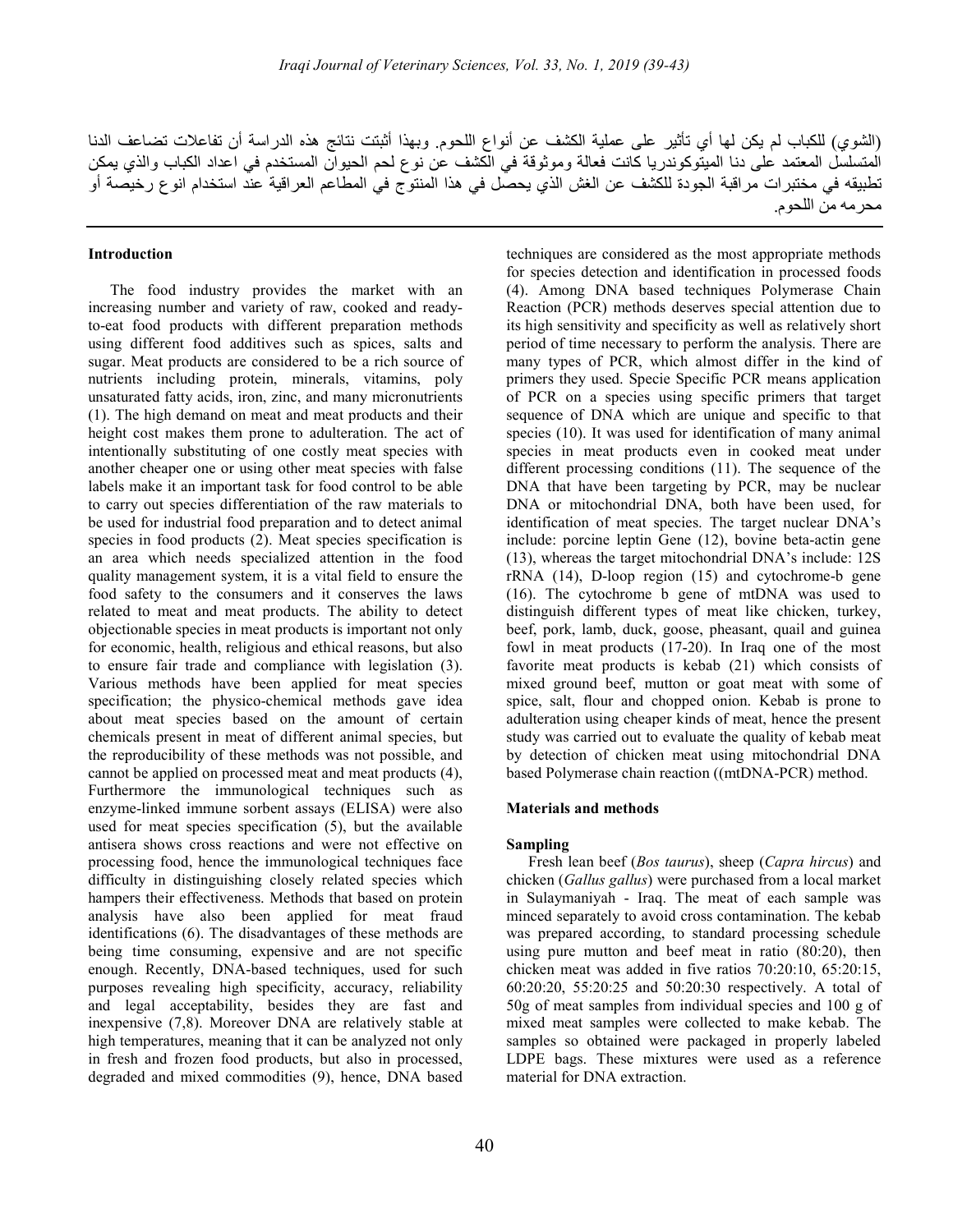#### DNA extraction

The DNA was isolated from pure species and from the mixed meat using two methods (i) Kit (Gene aid, Korea) and (ii) phenol-choloroform-isoamil method (22) as follows: meat sample (300 g) was cut and homogenized using a knife and milled with mortar and pestle and liquid nitrogen. The homogenized sample was transferred into a sterile 15 ml tube and 500 μl of lysis buffer (NaCl, 50 mM; EDTA pH 8, 25 mM; Tris-HCl pH 7.6, 50 mM) and 20 μl of proteinase K (10 mg/ml solution). The solution was incubated in a rotated stirrer at 56 °C for 60 min, then 500 μl of phenol: chloroform: isoamylalcohol (25:24:1) was added to each microtube and mixed gently for 5 min. The final suspension was centrifuged at 10000 x g for 5 min. The aqua phase of each sample was carefully transferred to a new sterile 1.5 ml microtube, and then 500 μl chloroform was added to each sample. Centrifugation was repeated similar to the above conditions for 1 min. The aqua's phase was transferred to a new sterile 1.5 ml microtube. and 1 ml of cold isoproponal with 50 μl of 3 M sodium acetate was added and the suspension was incubated on ice for 30 min. Subsequently, the suspension was centrifuged at 10000 xg for 10 min at 4 °C. The supernatant containing alcohol was removed and the DNA pellet was washed with 250 μl cold ethanol (70%). The concentration and quality of the obtained DNA was determined by measuring the

absorbance at 260 nm. DNA quality (purity) was determined by measuring the absorbance at 260- 280 nm. The extracted DNA was stored at -20 °C for further analysis.

#### Amplification of cytochrome b gene

 PCR amplification was performed using Master mix (Genet Bio, South Korea) containing a total volume of 12.5 µl reaction mixture (1U of Taq DNApolymerase, 10 mM of Tris-HCl (pH9.0), 30 mM of KCl, 1.5 mM MgCl2, 0.5 mM each dNTPs (dATP, dCTP, dGTP, dTTP), 2 µl of DNA template (25-50ng) and 2 µl primer (Genet Bio, Korea). Table 1 illustrated the information about the sequence of the primers used in this study. For DNA amplification, the following PCR program was used: One step of 2 min at 94 ºC; 30 cycles, with one cycle consisting of 30s at 94 ºC, 60 s at 60 ºC (for sheep and beef specific primers) 58 ºC (for chicken primers), and 60 s at 72 ºC; and one step of 5 min at 72 ºC. The PCRs were performed with the thermo cycler (MWG Biotech, UK). In order to evaluate and verify the specificity of PCR protocol for each species, the primer pairs were tested by PCR on DNA templates prepared form other kinds of species. The products of PCR reaction were run on 1.2% agarose gel electrophoresis and stained by ethidium bromide to visualize the amplified fragments under UV.

Table 1: The sequence of primers for each type of animal studied with the molecular size of the expected amplified product

| Species     | Primer Sequences (5'-3')                 | Expected size (bp) | Reference                   |
|-------------|------------------------------------------|--------------------|-----------------------------|
| Sheep       | Forward: TAC CAA CCT CCT TTC AGC AAT T   | 585                | Zarringhabaie et al. (23)   |
|             | Reverse: TGT CCT CCA ATT CAT GTG AGT GT  |                    |                             |
| Chicken     | Forward: AGC AAT TCC CTA CAT TGG ACA CA  | 133                | Bo <i>et al.</i> $(24)$     |
|             | Reverse: GAT GAT AGT AAT ACC TGC GAT TGC |                    |                             |
| <b>Beef</b> | Forward: CAA TAA CTC AAC ACA GAA TTT GC  | 300                | Kotowicz <i>et al.</i> (25) |
|             | Reverse: CGT GAT CTA ATG GTA AGG AAT A   |                    |                             |

#### Results and discussion

In order to evaluate and verify the specificity of the species-specific primers in this study, each pair of primers was performed at first in PCR reaction using the DNA extracted from the meat of pure individual species (chicken, beef and sheep). The reaction generated specific fragments, as the electrophoresis indicated single specific band with the expected size of 133, 300 and 585 bp for chicken, beef and sheep respectively, and no fragment, was produced by non-specific amplification. To evaluate the specificity of the chicken primers, the PCR was carried out on the DNA extracted from the kebab mixed samples (Figure 1) and results expected an amplified product (133 bp) for all mixtures that contain chicken, with different concentration even in the ratio of 10 %. However, more intense bands were seen as the rate of chicken meat was increased (Lane 5

and 6 in figure 1). The chicken specific primer was used for the detection of chicken meat among other meat products by Kitpipit et al. (26), Bo et al. (24). The successful detection of this target fragment using PCR may be due to the small size of amplicon (133bp). Previous reports have also shown that amplicon size of less than 150 bp has a higher chance of survival in cooked samples (15), as the cooking causes extensive changes in the meat tissue during heat treatment which make the speciation becomes difficult in cooked samples.

PCR amplification using beef specific primer (Figure 2) produce amplified product with 300bpp and with approximately the same intense bands for all of mixtures, due to the equal ratio of beef meat (%20) in all of the mixtures. Beef specific primer was also used by Mehdizadeh et al. (27) and Kotowicz et al. (25) for the detection of beef meat using PCR techniques. In application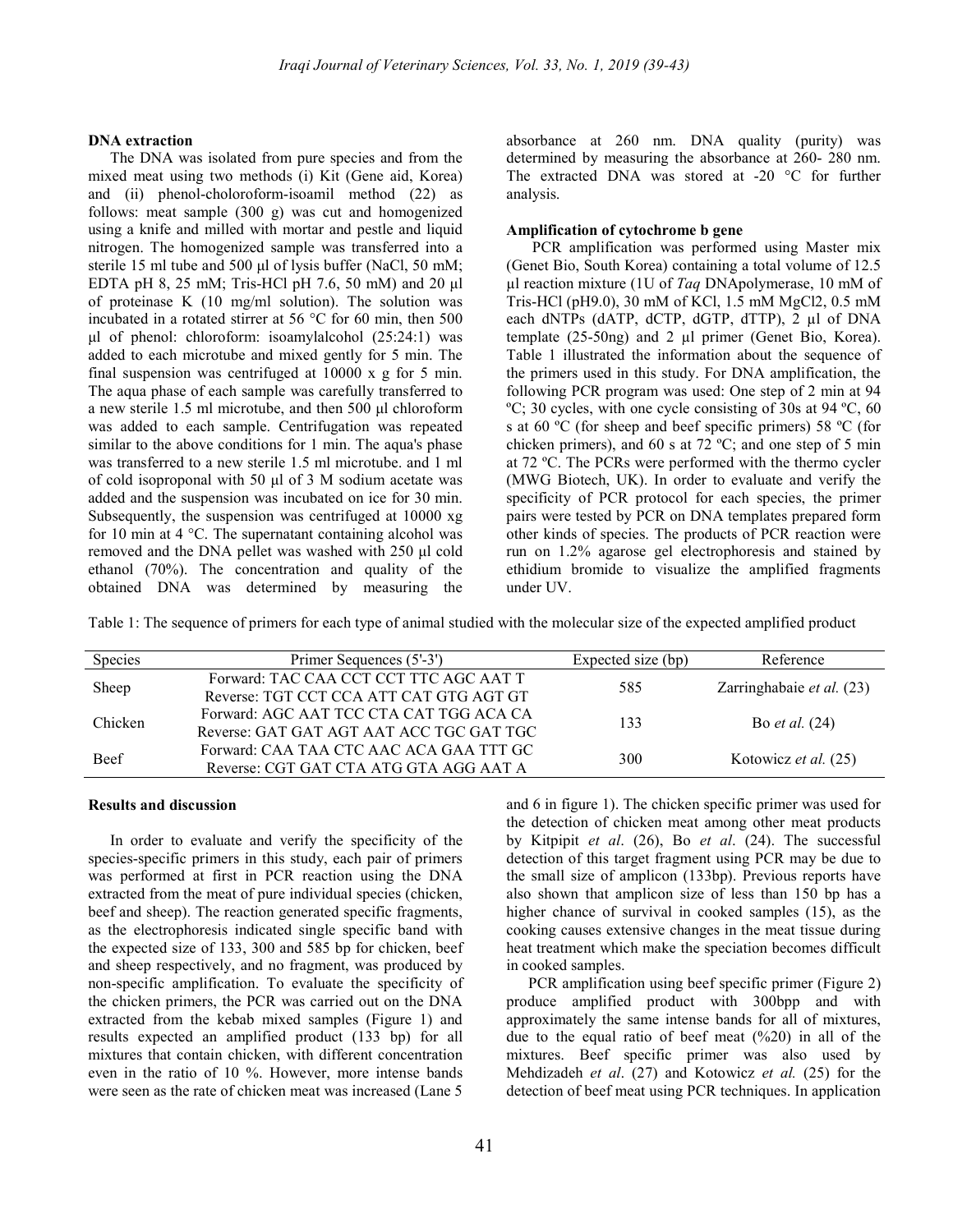of PCR using the sheep specific primers (Figure 3), amplified product with the expected size (585 bp) produced in all the mixtures with a decrease in the intensity of the bands due to the decrease in the concentration of sheep meat from 70% to 30%, sheep specific primers were also used by Zarringhabaie et al. (23) and also by Bhat et al. (28) for detection of sheep meat in processed food using PCR.



Figure.1: PCR product with 133 bp using chicken specific primer in 1.2% agarose gel electrophoresis. lane 1 represent DNA ladder, lane1 have no chicken meat, lane 2;10% chicken meat, lane 3: 15% chicken meat, lane 4; 20% chicken meat, lane 5; 25% chicken meat, lane 6; 30% chicken meat, lane 7; positive control and lane 8; Negative control.



Figure.2: PCR product with 300 bp using Beef specific primer in 1.2% agarose gel electrophoresis, lane L; DNA ladder, lane (1-6) contain 20% of beef meat, lane 7; negative control and lane 8; positive control.

Consequently, the Mitochondrial DNA (mtDNA) based PCR procedure used in this study proved to be effective and reliable in detecting the animal origin of kebab meat. The reason for using mitochondrial DNA for the detection of animal species in any meat product is due to its high copy number which give high chances for their survival and less chances of degradation under different meat processing conditions thereby making it ideal for meat species identification in processed samples (29,30). This assay has many other applications in identification of fraud meat and meat products, such as the detection of foreign or undesired or forbidden animal species in commercial meat products. It is suggested that this method of detection can be applied to quality control to detect the adulteration in different types of meat and meat products. The species-specific primer technique employed here is better than barcoding because it is much faster and the sequence data from cyt b genes are available on DNA databases for many species and cheaper. However, this assay has its limitations in that it cannot provide quantitative data, unlike real-time PCR (12), Thus, quantitative real-time PCR technique to quantify the presence of animal material in foodstuff samples was suggested especially for the identification of small amounts of DNA.



Figure 3: PCR product with 585 bp using sheep specific primer in 1.2% agarose gel electrophoresis, lane L; DNA ladder, lane 1; mixture contain 75% sheep meat, lane 2: 70% sheep meat, lane 3: 65% sheep meat, lane 4: 60% sheep meat, lane 5: 55% sheep meat, lane 6: 50% sheep meat, lane 7 and 8 were Negative and positive controls, respectively.

#### **Conclusions**

 It was concluded that mitochondrial DNA (mtDNA) based PCR procedure used in this study proved to be effective and reliable in detecting the animal origin in kebab to level of 10% and that the processing cooking (grinding) and addition of non-meat ingredients showed no hindrance in the detection of meat species.

#### References

1. Biesalski HK. Meat as a component of a healthy diet – are there any risks or benefits if meat is avoided in the diet. Meat Sci. 2005;70:509- 524.